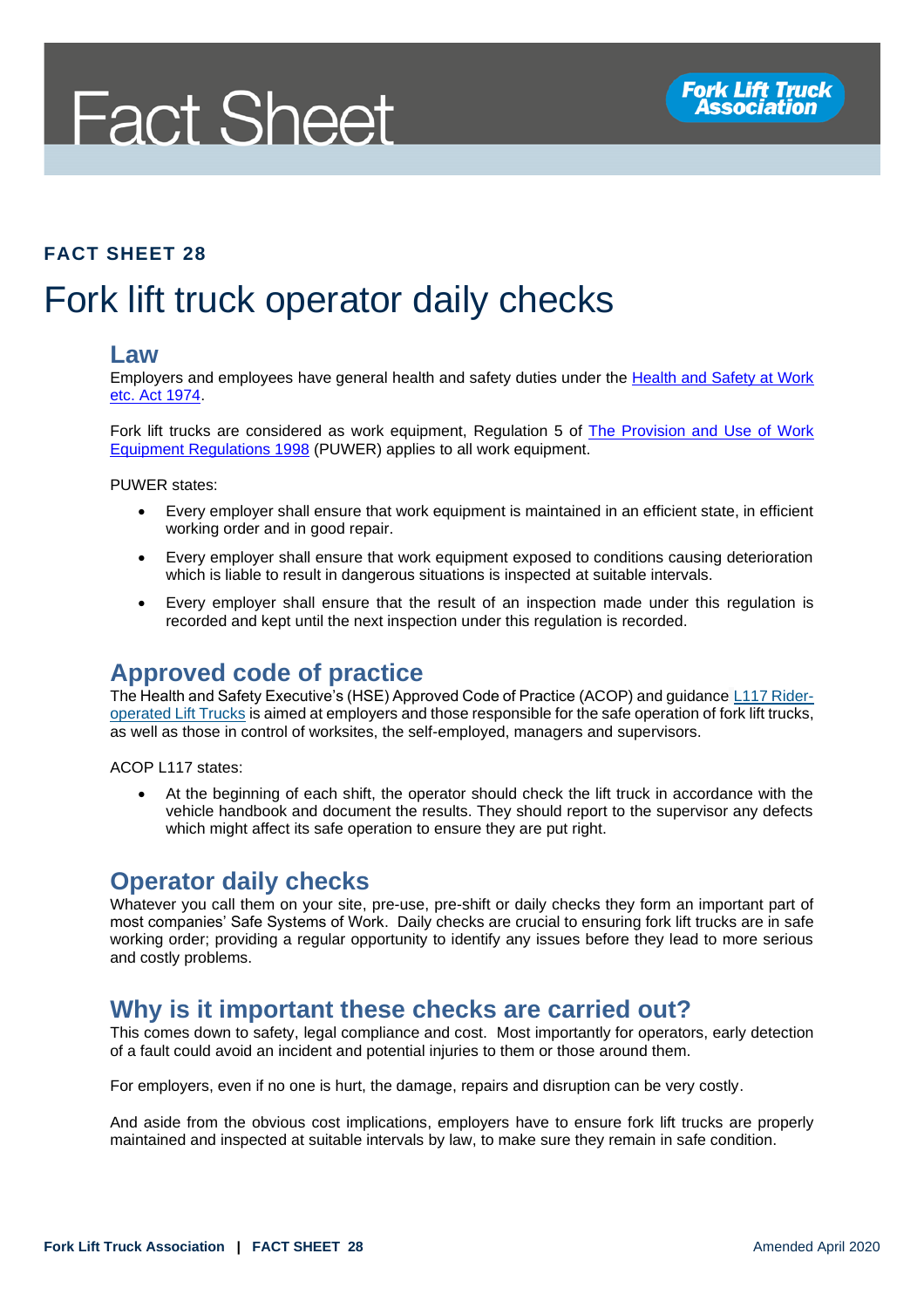## **Fact Sheet**

### **How is the check carried out?**

It's recommended that pre-use checks should be carried out and documented by an operator when they take control of a fork lift truck, in accordance with the vehicle handbook. By encouraging operators to carry out the checks themselves before use, employers will not only allow them to be sure the truck is up to the tasks they expect of it, but it will also encourage them to take responsibility for their own safety and that of those around them.

Typically, your fork lift truck check should include the following areas:

- Damage to tyres, e.g. example swarf, nails and other embedded material, cuts and bubbles. Pay particular attention to the side walls.
- Pressure of pneumatic tyres.
- Condition of the wheels, particularly the flanges on rims fitted with pneumatic tyres.
- Tightness and security of wheel nuts.
- Functional test of the parking brake, service brakes and steering gear to ensure they are working efficiently.
- Check fluid levels, e.g. fuel, water, engine and transmission oils.
- Check that batteries are adequately charged and leak free, the charger is switched off, the charge lead disconnected and properly stored, and the battery retention device is in place.
- Functional test of systems for lifting, tilting and manipulation, including attachments to ensure they are working properly.
- Visual inspection of hydraulic systems to check for obvious leaks, ensure hydraulic fluid levels are correct when the forks are in the parked position.
- Condition and security of the overhead guard and load back-rest extension.
- Check forks, for cracks, particularly on the heels and mounting hooks, bent or damaged fork tips and missing or damaged fork positioning locks.
- Check chains, for secure anchor pins, fixing bolts, damaged or elongated links and lubrication.
- Functional test warning signal, e.g. horn; lights, beacons.
- Check mirrors and any other visibility aids, if fitted.

### **Recording the check**

Ensure there is: a documented pre-use check; a system for reporting defects and ensuring remedial work is carried out. Pre-use checklists help ensure checks are recorded fully, frequently and consistently, regardless of who complete them.

A good system will not only allow the operator to record their findings, it will also display to others whether the truck was found safe/unsafe to use at its last check.

Effective check systems remain attached to the lift truck at all times, meaning that a detailed inspection history is always available when required.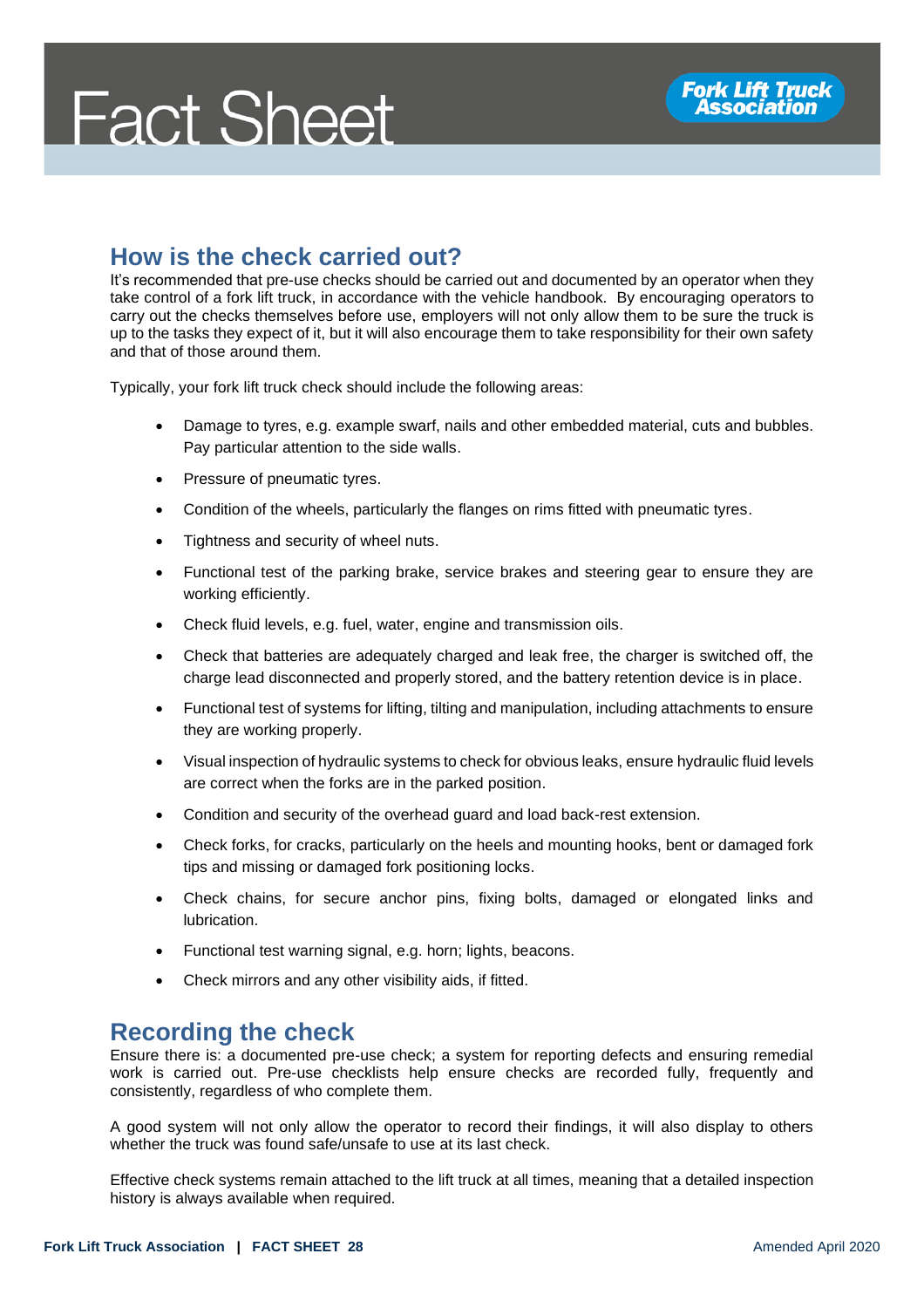### **Do I need to keep records?**

Once the pre-use/daily check sheet has been completed, it needs to be securely stored as, in the event of a truck failure or safety audit, they may need to be referenced. Check sheets are to be kept until the next Thorough Examination Report for the fork lift truck has been made.

### **What should you do if you identify a defect?**

As per the guidance provided in ACOP L117, operators must report to a supervisor any defects which might affect the safe operation of the fork lift truck, to ensure they are put right. Until they are rectified, the truck should not be used.

### **Operators training**

Ensure operators receive training on how and why they need to carry out pre-use checks. If they don't understand the importance of pre-use checks, its more likely they won't feel the need to complete them. Make your workplace safer, compliant and more profitable by ensuring pre-use checks are made regularly and reliably.

Whilst managers and supervisors are responsible for ensuring pre-use checks are carried out correctly, the operator should be assigned the responsibility of carrying out the check in accordance with the employer's policy.

### **Operator daily checks inspection booklets**

The FLTA "Operator Safety – [Daily or Pre-shift Checks" booklet](https://fork-truck.org.uk/product/daily-checks/) is a practical booklet that contains 66 inspection pages, for completing essential daily checks. It also contains a detailed guide as to how checks should be completed. The booklet is designed to fit inside a self-adhesive clear fronted plastic [storage pouch.](https://fork-truck.org.uk/product/plastic-pouch/)

The 'cheque-book' type [FLTA Pre-Shift Inspection Pad](https://fork-truck.org.uk/product/safe-truck-pre-shift-inspection-pads/) contains 30 inspection forms. The pad and completed inspection forms are designed to fit inside a durable plastic, clear fronted [plastic storage](https://fork-truck.org.uk/product/safe-truck-pre-shift-inspection-paddles/)  [paddle.](https://fork-truck.org.uk/product/safe-truck-pre-shift-inspection-paddles/) The paddle comes complete with a cable tie for attaching to the truck.

**The above information is provided by the Fork Lift Truck Association (FLTA) as guidance and, where applicable, takes account of current best practice and our interpretation of current legislation.** 

**However, the FLTA accepts no responsibility for the recommendations, advice, statements, opinions and conclusions set out above, either expressly or by implication.**

**No warranty or representation of assurance, in respect of the accuracy or validity of the same is given.**